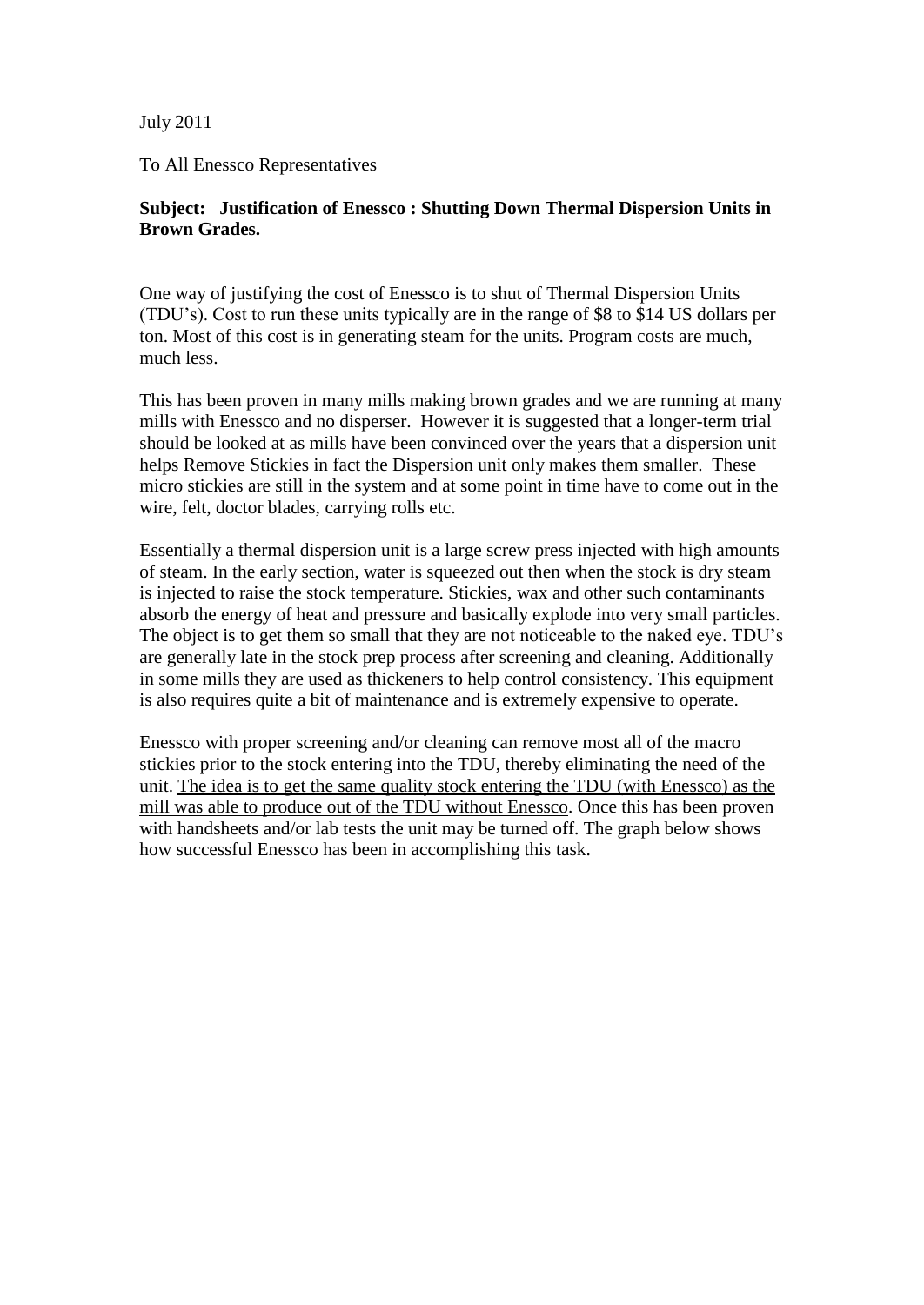$\pmb{\times}$ 

Figure 1: Enessco results on % contaminants in stock prep equipment. Long Fiber Belt thickener is the stock sample just before the TDU. Long Fiber is the sample after the TDU. Short fiber was not processed through the TDU.

Samples were taken and debris testing was then performed in a laboratory slotted shaker screen (0.006 inch). The procedure calls for adding 10 or 25 bone dry grams of stock (amount dependent upon contaminant loading) to the box shaker screen apparatus. A continuous wash of fresh water is maintained for approximately 10 minutes as the box is mechanically shaken to prevent plugging of the slotted screen. After the wash the remaining material is collected, dried and weighed and percent debris is calculated.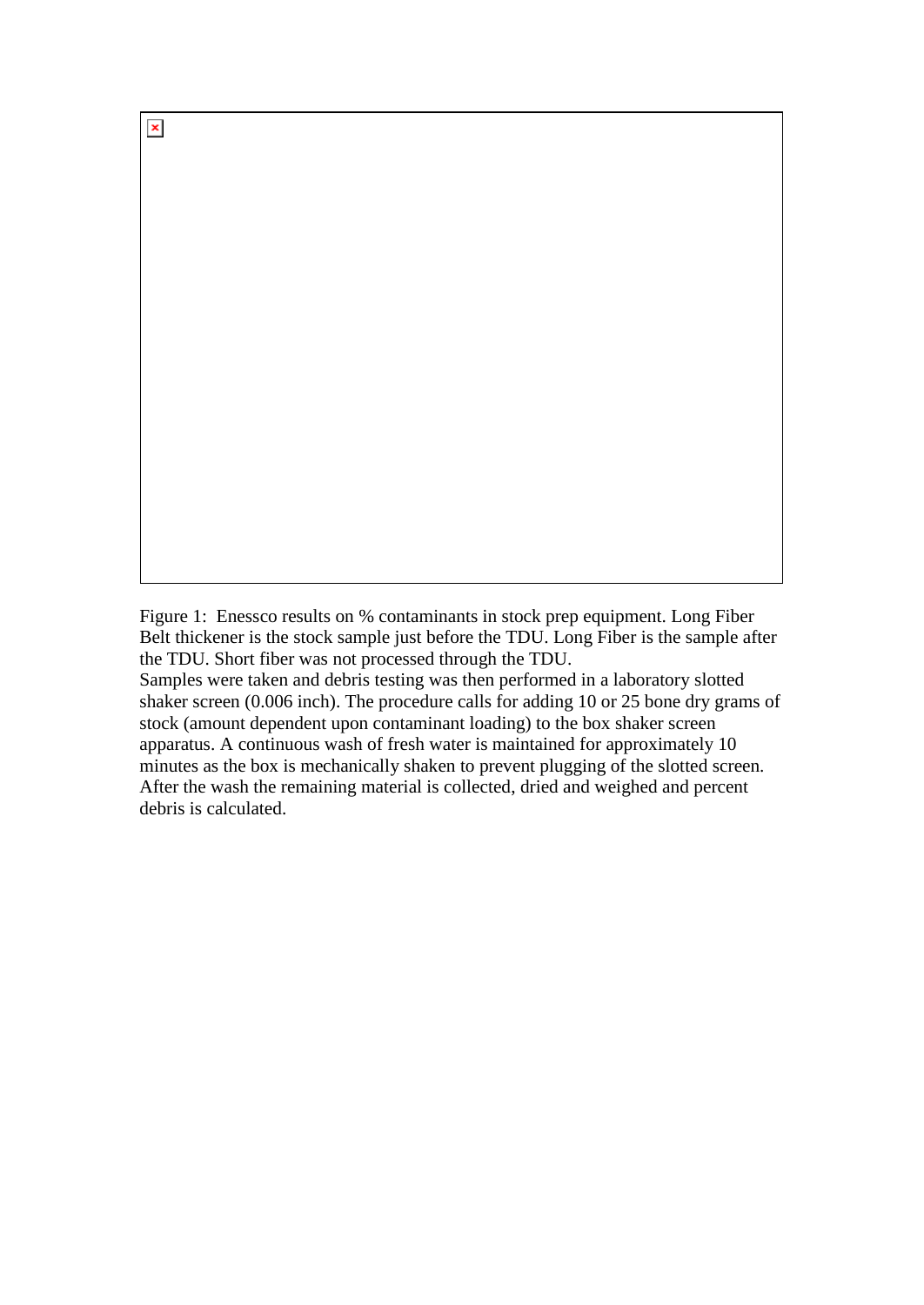$\pmb{\times}$ 

Figure 2: Another Enessco trial to shut off TDU. Analyzed with a Pulmac tester and Image Analysis (dirt counts). Tested stock samples after TDU.

 $\pmb{\times}$ 

Figure 3: Enessco trial to shut off TDU. Analyzed with number of dirty sets on final sheet.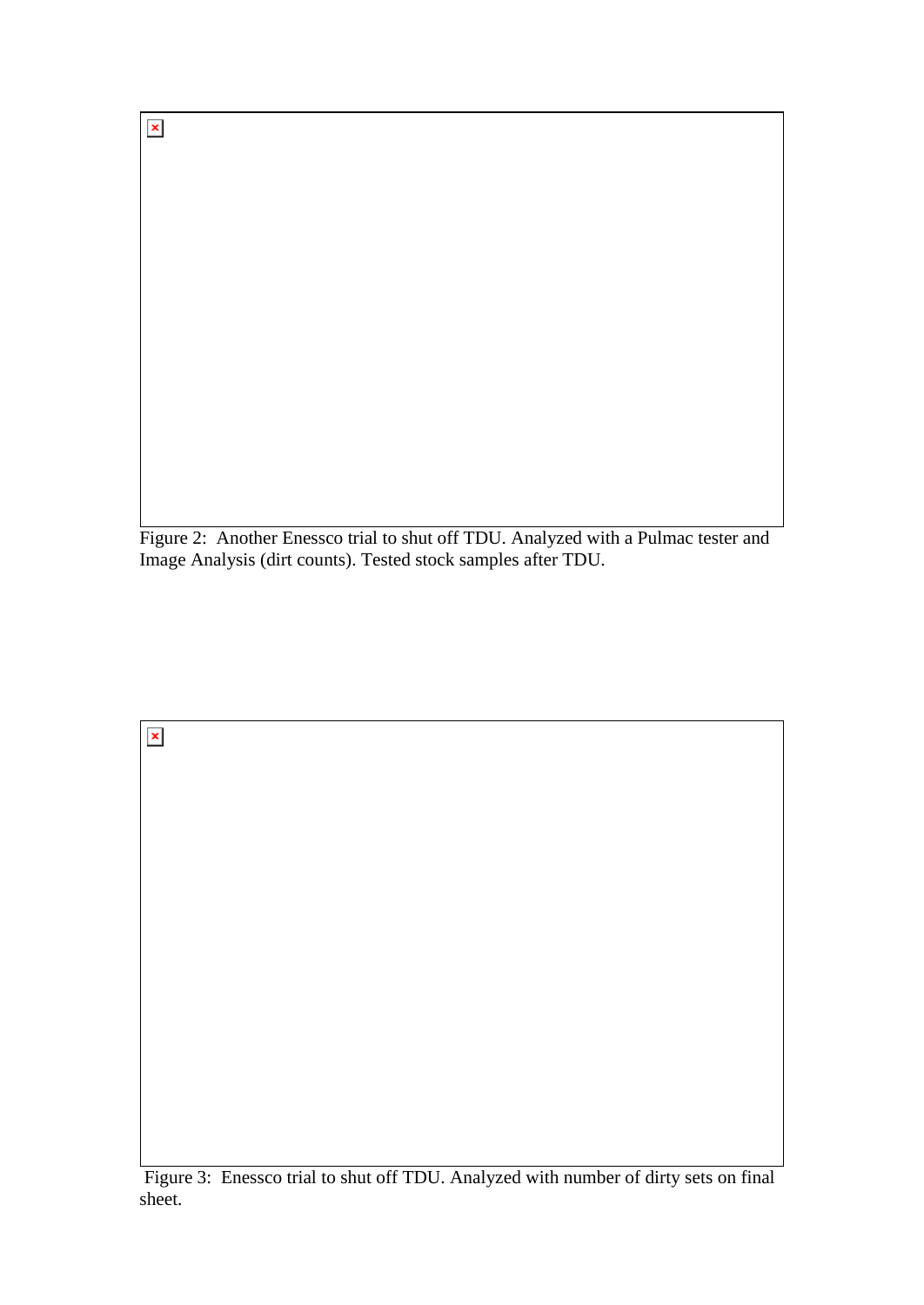The safest way for the mill to shut off the disperser is in incremental steps as listed below. In week 3 the steam is decreased in 25% increments.

| <b>Trial Steps</b>                  | <b>Weekly Goals</b>                      |
|-------------------------------------|------------------------------------------|
| Week 1 we will run with Disperser,  | Increase amount of rejects in handsheets |
| Week 2, we will run with Disperser, | Same as above and improvement on PM      |
| Week 3 we will shut disperser off   | Maintain above and shut off disperser    |
| Week 4 No Disperser                 | Maintain above                           |

### **WEEKLY GOALS ---DEFINITIONS**:

### **Week 1 goal: Increasing amount of stickies in handsheets of the reject streams.**

The goal of the first week is to prove the Enessco is increasing the amount of contaminants removed by the reject streams of the stock prep system.

# It is logical to say that if "**more contaminants are removed, then the finished stock is cleaner.**

Enessco improves the quality of the stock, one pulper at a time. It takes 4 to 6 days to show improvements in the finished stock. The time depends upon the size of the stock system and process water system. Use handsheets taken from the stock prep system to document the improvements. If it is shown that reject streams have increased in stickies removal then the goal is satisfied.

## **Week 2 goals: Improvement on Paper Machine.**

Once the finished stock in stock prep has improved, the paper machine and the sheet appearance will improve. Deposits on the paper machine will decrease, breaks will decrease and the appearance of the finished paper will be better. Visually inspect the paper machine and the finished sheet to prove this goal. If this is proven the second week goal will be satisfied.

#### **Week 3 goals: Shut off the disperser.**

This week the steam to the disperser will be decreased by 25% each day. By the end of the 4th day the disperser will be completely shut off. The proof of success will be that no difference in sheet appearance or paper machine performance will be noted. If this is proven the third week goal will be satisfied.

#### **Week 4 goals : Maintain the improvements.**

The final goal of the trial will be to continue the improved quality of the sheet and the improved performance of the paper machine. Paper machine runnability data and finished paper quality will show proof that this goal is achieved. If this is proven the fourth week goal will be satisfied.

# **Conclusion:**

As stated before mills most likely have spent a great deal of money on the installation of a TDU and is reluctant to shut it down. However with the additions of Enessco into the system we are treating the stickies prior to the TDU and therefore if the mills